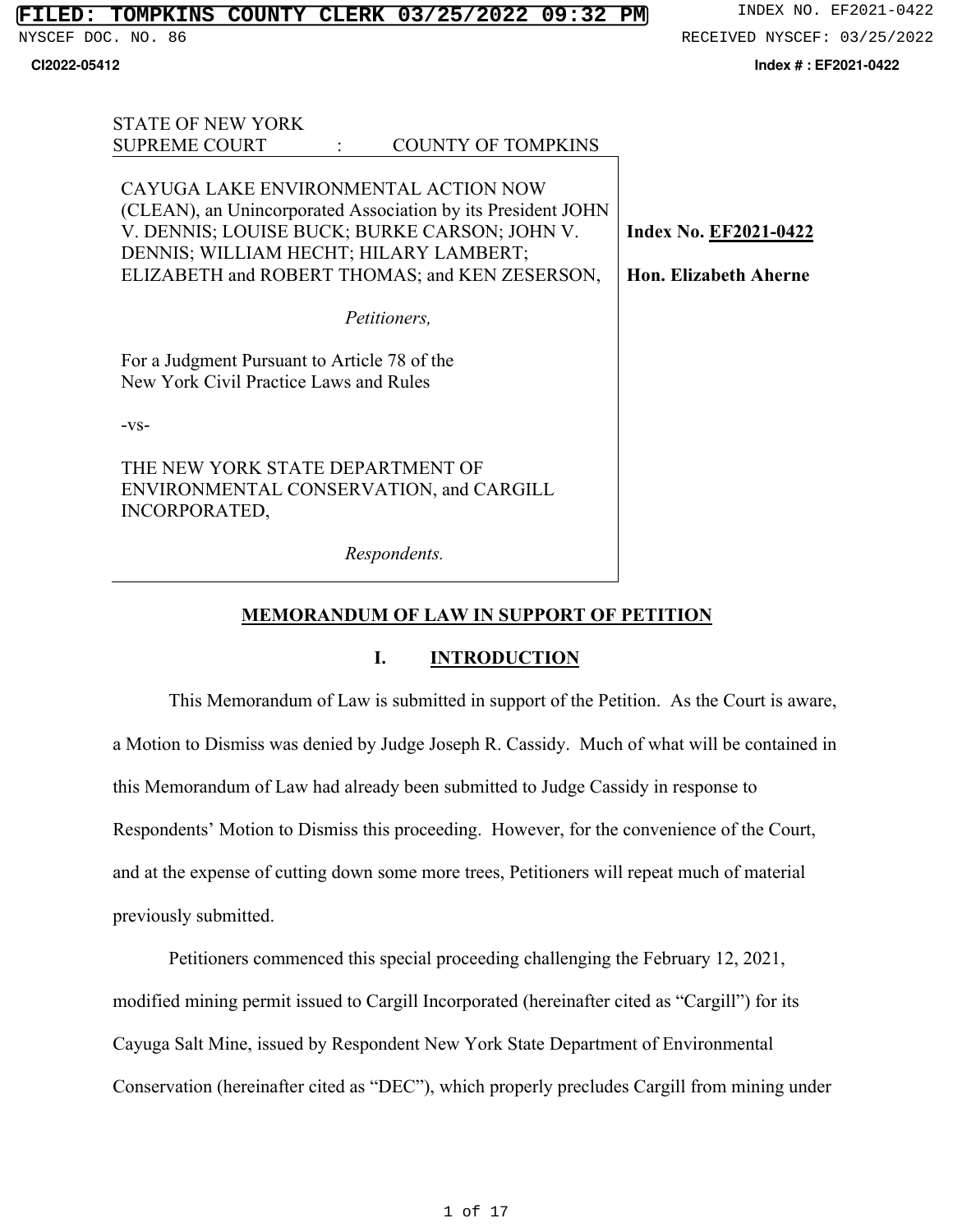the Frontenac Point Anomaly (hereinafter cited as "FPA"), and a 1,000-foot setback or buffer from the anomaly, and precludes mining under anomalies A and B until further study is undertaken, as will be more fully explained in this Memorandum of Law and its attached Affidavits.

The bases of Petitioners' challenge is the failure of the DEC to take a hard look at the full range and location of the FPA and anomalies A-E in violation of the New York State Environmental Quality Review Act, Environmental Conservation Law § 8-0101, et. seq. (hereinafter cited as "SEQRA"). Therefore, due to the violation of SEQRA, Petitioners seek to void the grant of the modified mining permit, and enjoin any further mining under the FPA and other anomalies, and also under the 1,000-foot setback from such anomalies, until a hard look is taken of the location, and condition of all of the anomalies so that SEQRA will be fully complied with.

### **II. FACTS**

Cargill has a permit to mine salt under about 9,000 acres of land under Cayuga Lake of which Cargill has already mined about 4,300 acres.

As mining continues northward under Cayuga Lake, the strata between the roof of the mine and lake continually thins. Based on information and belief, as little as 80 feet of geological section remains above the comparatively weak unit termed "evaporite section" in certain sections of the Cayuga Lake glacial valley, which means that the mechanically strong "carbonate beam" layer has been thinned or glacially-gouged out at the center of the lake. Therefore, the excavation of mine cavities in the zones which may have water penetration and weakened strata jeopardizes global mine stability and degrades the capacity of the evaporite section to resist water intrusion and ceiling collapse in the mine itself.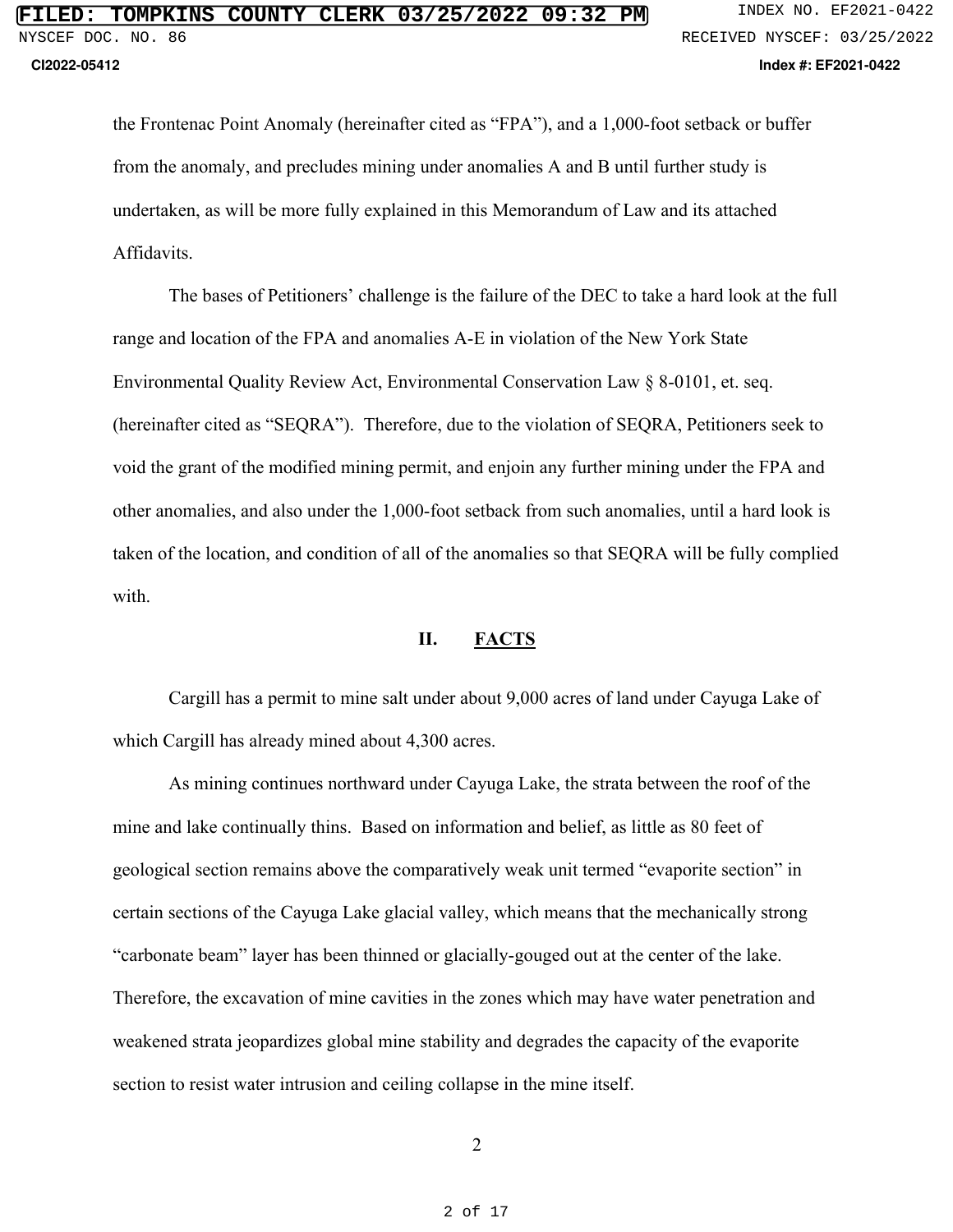The DEC has now recognized that hazardous conditions exist in various areas within Cargill's permitted reserves where this thinning bedrock presents a hazard of potential mine collapse. Cargill's consultants have referred to areas already identified as Anomalies A through E, and the FPA (collectively the "Anomalies").

It is because of the hazards presented at the Anomalies that the DEC has modified Cargill's permit, prohibiting mining under the FPA and within a 1000-foot buffer around the FPA, and mining under Anomalies A and B until further study can be completed concerning the potential hazards under these two Anomalies. The DEC has not modified the permit as it relates to Anomalies C, D and E.

While Petitioners applaud DEC's finally recognizing the hazards presented under FPA and Anomalies A and B, the DEC failed to take a hard look at the actual configuration of the anomalies, and particularly at Anomalies C, D, and E, where similar conditions exist.

Moreover, in geographically determining the extent of the FPA, the DEC has accepted a generalized oval area utilized by Cargill in their mine map included in their 2017 Annual Report to DEC, and in a similar map included in a February 2018 letter sent to DEC by their consultant Boyd, to indicate the geographic area where the FPA exists.

However, neither Cargill nor the DEC has explained why a 2016 map of the FPA produced by Cargill consultant, RESPEC, is not the more accurate map of the FPA. Nor do they appear to have taken a hard look at the extent to which mining within 1000 feet of the glacial scour anomaly running from Anomaly A to Anomaly E, consisting of a continuous "trough" of thin bedrock, does not pose an unwarranted risk to global mine stability.

This issue has been fully explained by Dr. Raymond Vaughan in his three affidavits, attached hereto as Exhibit "A". Dr. Vaughan has provided the disputed maps as Exhibits B, C,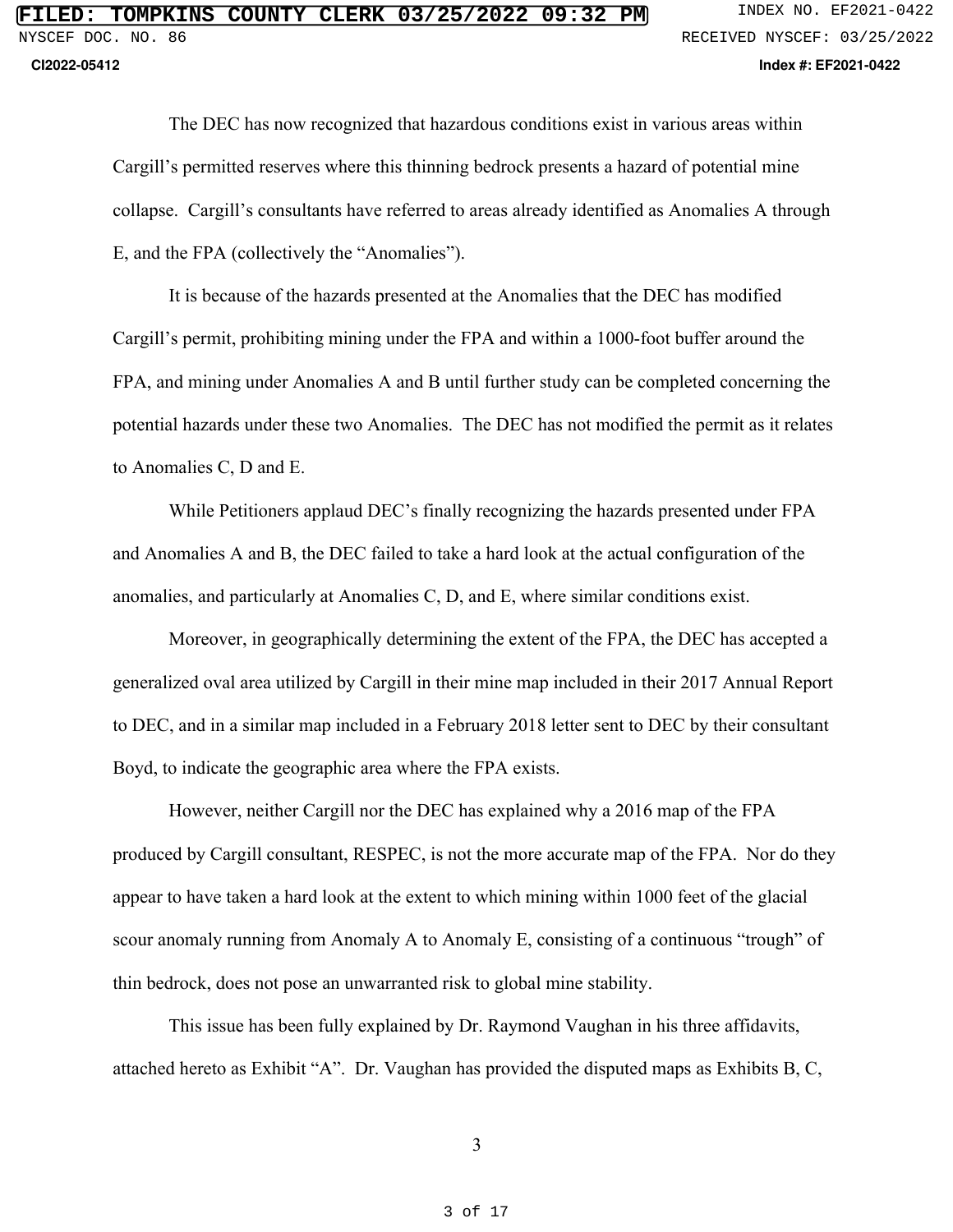and D, to his Affidavit, indicating why the maps at Exhibits B and C are more likely to show the actual geographical area of the FPA fault line and adjacent anomalies, and why the generalized oval does not properly depict the hazardous areas that should be protected.

Cartographer Karen Edelstein describes her methodology for layering the anomalies and their putative 1000-foot setbacks over Cargill's 3-year mining plan map in her Affidavit of June 8, 2021. Ms. Edelstein provides her maps in her affidavit as Exhibits A, B, C, and D. Ms. Edelstein's affidavit is attached hereto as Exhibit "B".

In his affidavit attached hereto as Exhibit C, CLEAN president John V. Dennis explains the extent to which Cargill has reaped economic benefits of as much as \$173M as a result of the DEC not learning of the existence of Anomaly E until after Cargill had mined under it. He also provides the figure of as much as an additional \$34M that would accrue to Cargill if DEC allows Cargill's preferred "representative oval" map of the FPA to trump RESPEC's linear version of the FPA. The RESPEC map version of FPA is 5.3 times longer than Cargill's preferred "representation oval."

The nature and extent of the hazards posed by mining under and near anomalies are explained by world salt mining expert, Dr. John K. Warren in his Affirmation of June 7, 2021, attached hereto as Exhibit "D". In his Affirmation, Dr. Warren describes how the slow, ongoing distortion of bedrock above a mine, known as subsidence, affects both leakage through bedrock and its mechanical strength. Thus, while water leakage into a mine may be currently manageable, such leakage tends to worsen over time. Dr. Warren warns that most active salt mines are lost to flooding, as detailed in his 2017 paper titled *Salt usually seals, but sometimes leaks*. Such mine failure risks are aggravated by thinning bedrock and faulting, and he therefore emphasizes the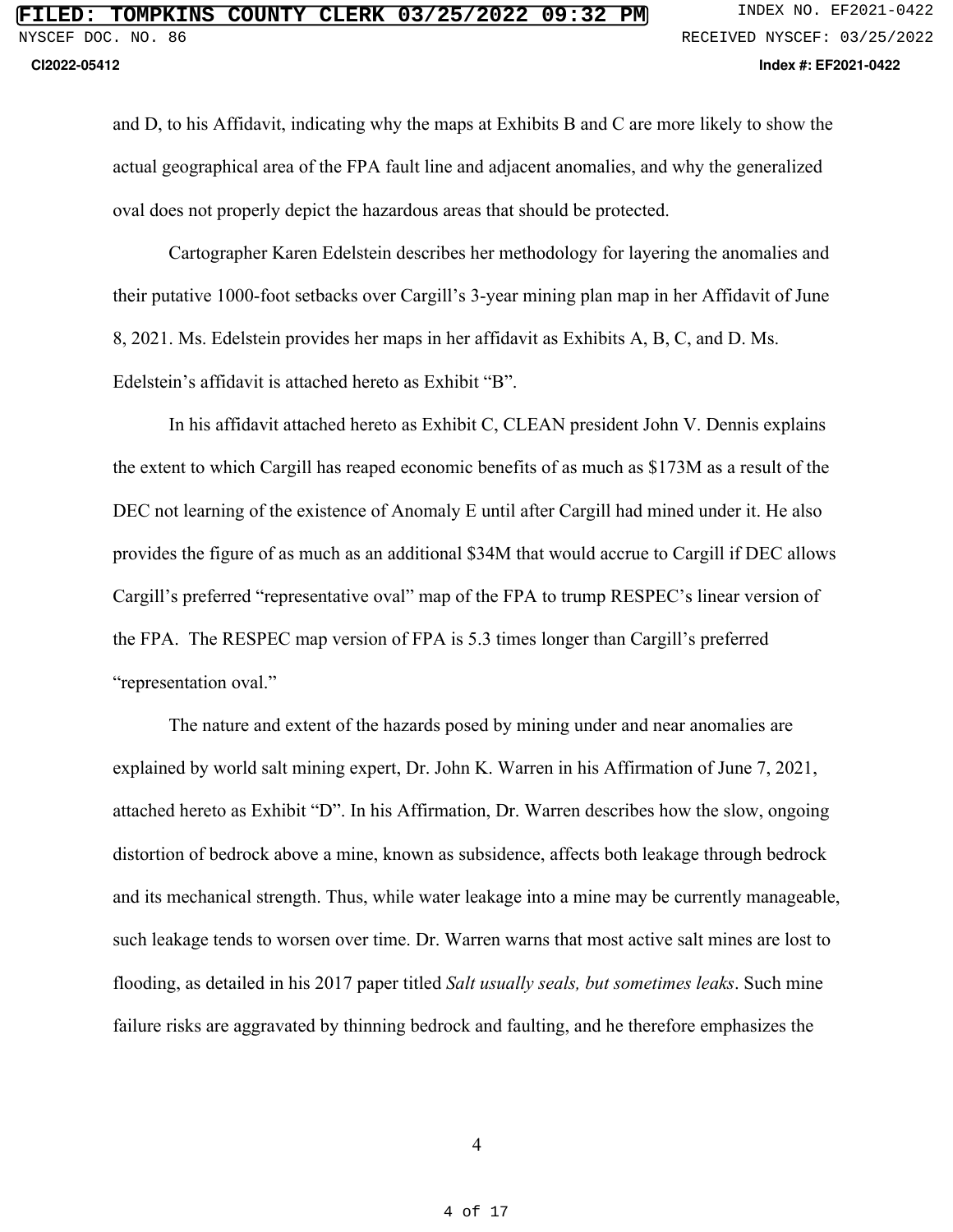need for a protective buffer around the FPA and recommends that further mining beneath the trough of thin bedrock between Anomalies A and E be halted until the risks are fully evaluated.

By not properly investigating the proper geographic extent of the FPA and Anomalies A through E, including the continuous trough of thinning bedrock that runs from Anomaly A through Anomaly E, and by not recognizing the associated hazards and the need to provide protective requirements for all of the Anomalies and a 1000-foot buffer around them, the DEC has failed to take a hard look at this important safety issue.

During the comment period on DEC's proposal to modify the mining permit, John Dennis objected in a letter dated September 25, 2020, that the proposal would give Cargill control over the independent consultant advising the DEC on mining at Cayuga Salt Mine. See https://www.dec.ny.gov/docs/permits ej\_operations\_pdf/cayugasmdimcmmnts.pdf at page 3.

In part, Mr. Dennis expressed concern that access to mine-related documents under FOIL--- already excessively restricted---would become even more limited. DEC responded by repeating portions of his comment without directly addressing it. Id. It is true that Cargill has paid for DEC's consultant since about 2002, but this consultant has always—until February of 2021—reported directly to the DEC.

### **III. ARGUMENT**

### **A. THE STATUTORY SCHEME OF SEQRA.**

In 1976, New York State enacted the New York State Environment Quality Review Act. While SEQRA was patterned after its Federal counterpart, the National Environmental Policy Act (42 U.S.C. § 4332, et. seq.), SEQRA is broader concerning when an Environmental Impact Statement needs to be drafted, and imposes greater duties insofar as substantive requirements are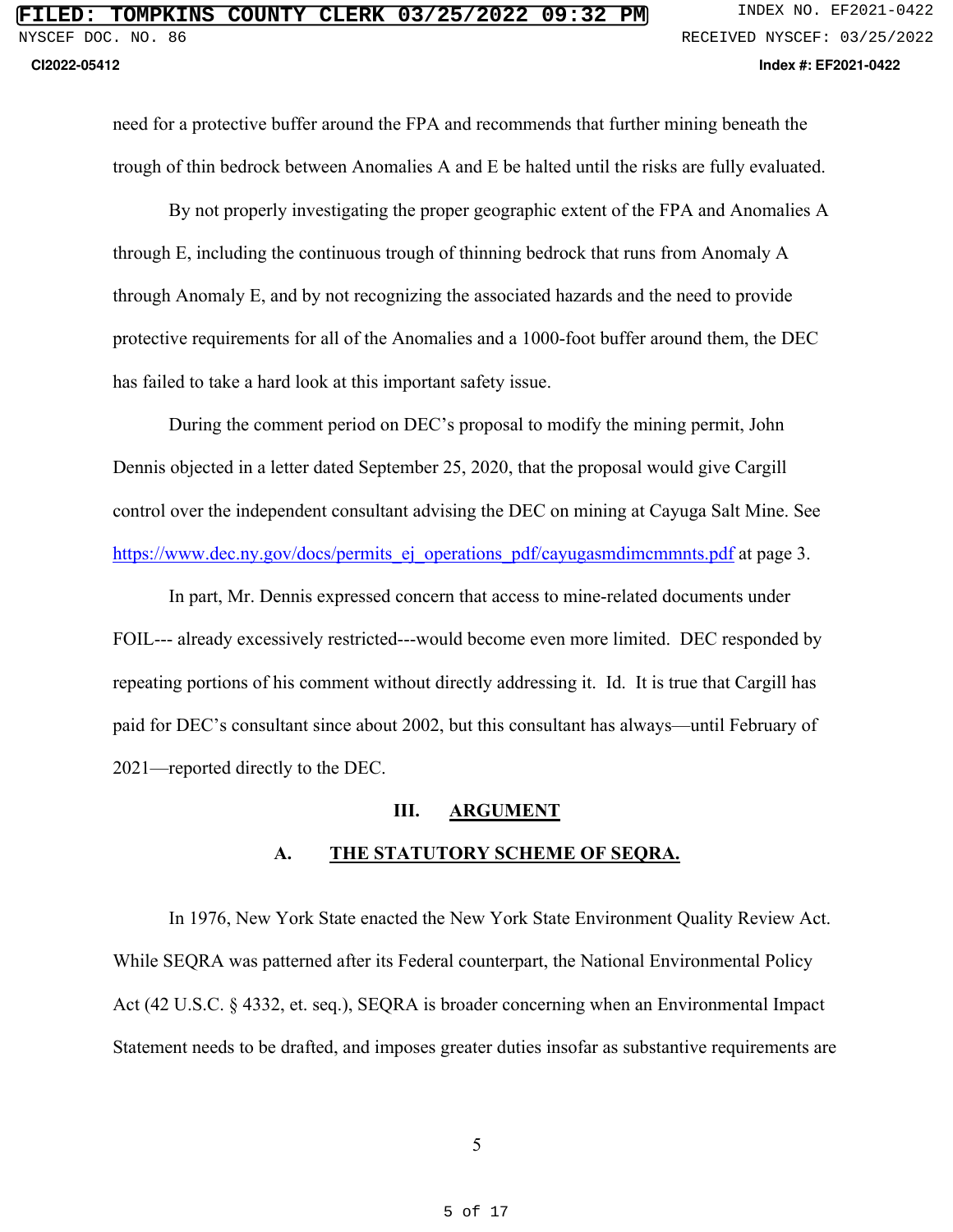**CI2022-05412 Index #: EF2021-0422**

placed on the decision-maker to chose environmentally sound projects, and to mitigate and

identify any adverse environmental consequences to the greatest extent practicable.

The Legislature declared that the purpose of SEQRA was to:

"Declare a State policy which will encourage productive and enjoyable harmony between man and his environment; to promote efforts which will prevent or eliminate damage to the environment and enhance human and community resources; and to enrich the understanding of the ecological systems, natural, human and community resources important to the people of the State."

ECL, Section 8-0101.

 As New York State courts have repeatedly held, "a principal goal of SEQRA is to 'incorporate environmental considerations in the decision-making process at the earliest opportunity.'" See, *Matter of City Council of the City of Watervliet v. Town Board of the Town of Colonie*, 3 N.Y.3d 508, 789 N.Y.S.2d 88, 822 N.E.2d 339, (2004), citing *Matter of Neville v. Koch*, 79 N.Y.2d 416, 593 N.E.2d 256, 583 N.Y.S.2d 802 (1992) and 6 NYCRR 617.1(c).

 The heart of SEQRA lies in its provisions regarding environmental impact statements ("EIS"). The law provides that whenever an action may have a significant impact on the environment, an EIS shall be prepared. ECL § 8-0109(2). The National Environmental Policy Act, after which SEQRA was patterned, only required Environmental Impact Statements when the action under consideration would in fact be a major federal action which would have significant adverse environmental affects. However, the New York State Legislature decided that the requirement of an environmental impact statement should be applied to a much broader category of circumstances, and therefore determined that environmental impact statements are necessary not only when there will be substantial adverse environmental effects, but when there "*may*" be such effects. This document is to contain all the information necessary to assure that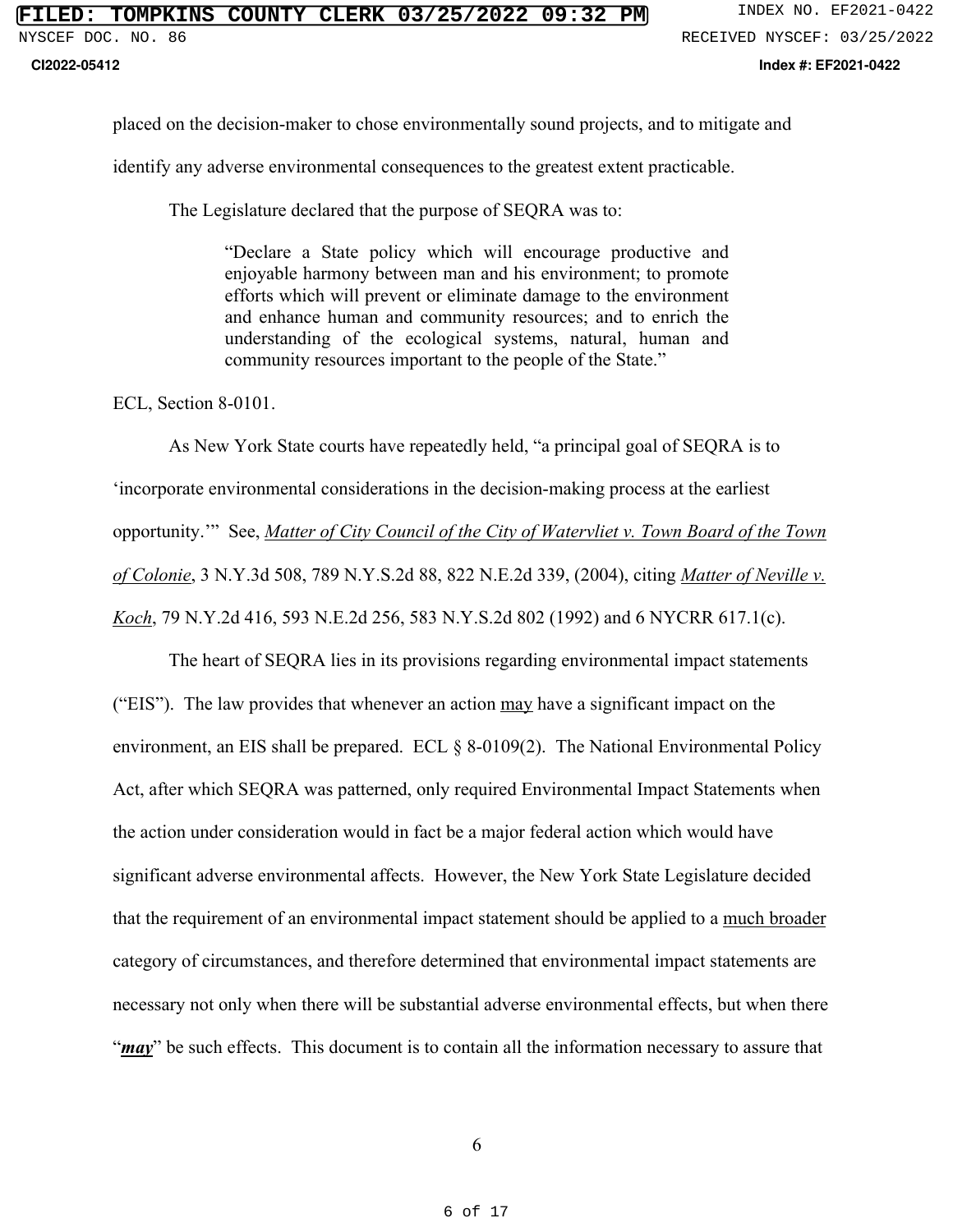**CI2022-05412 Index #: EF2021-0422**

the decision-making body can ultimately determine to go forward or not with any project in a

manner that would create the least negative impact to the environment.

As explained by the court *In the matter of Shawangunk v. Planning Board of Town of* 

*Gardener*, 157 A.D.2d 273, 557 N.Y.S.2d 495 (3rd Dept. 1990):

"The heart of SEQRA is the Environmental Impact Statement (EIS) process (*Matter of Jackson v. New York State Urban Dev. Corp.*, 67 N.Y.2d 400, 415)…The EIS process is especially designed to insure the injection of full, open and deliberative consideration of environmental issues into governmental decision-making. (*Akpan v. Koch*, 75 N.Y.2d 561, 569). The EIS process guarantees comprehensive review of a project's adverse environmental effects, consideration of less intrusive alternatives to the proposed action, including 'no-action', and consideration of mitigation measures. (ECL 8-0109[2]; 6 NYCRR 617.14[f]; *Matter of Jackson v. New York State Urban Dev. Corp*., *supra*, at 416). To assure accountability of the lead agency and avoidance of any oversight in that agency's assessments, the regulatory scheme *requires public access to the information* by making the draft and final EIS available with sufficient lead time to afford interested persons an opportunity to study the project, its environmental effects and proposed mitigation measures, and then comment thereon (ECL 8- 0109[4]; 6 NYCRR § 617.8[c]; 617.9[a]; *Matter of Jackson v. New York State Urban Dev. Corp., supra* at 415-416). Additional safeguards are found in the substantive requirements that the lead agency must act and choose among alternatives so as to minimize adverse environmental consequences, consistent with other social, economic and policy considerations, and must then make appropriate written findings to that effect (ECL 8-0109[1][8]; 6 NYCRR 617.9[2][c]; *Matter of Jackson v. New York State Urban Dev. Corp., supra* at 416, See *Akpan v. Koch, supra* at 570)"

157 A.D.2d at 275-276 [emphasis added]

 The first step under the SEQRA regulations is the appointment of a "lead agency", or that agency principally responsible for carrying out or approving the project or activity, and who is charged with the responsibility for determining whether the project under consideration may have significant adverse environmental effects, and if so, to prepare an environmental impact statement or have it prepared. The "lead agency" is also the entity that is charged with carrying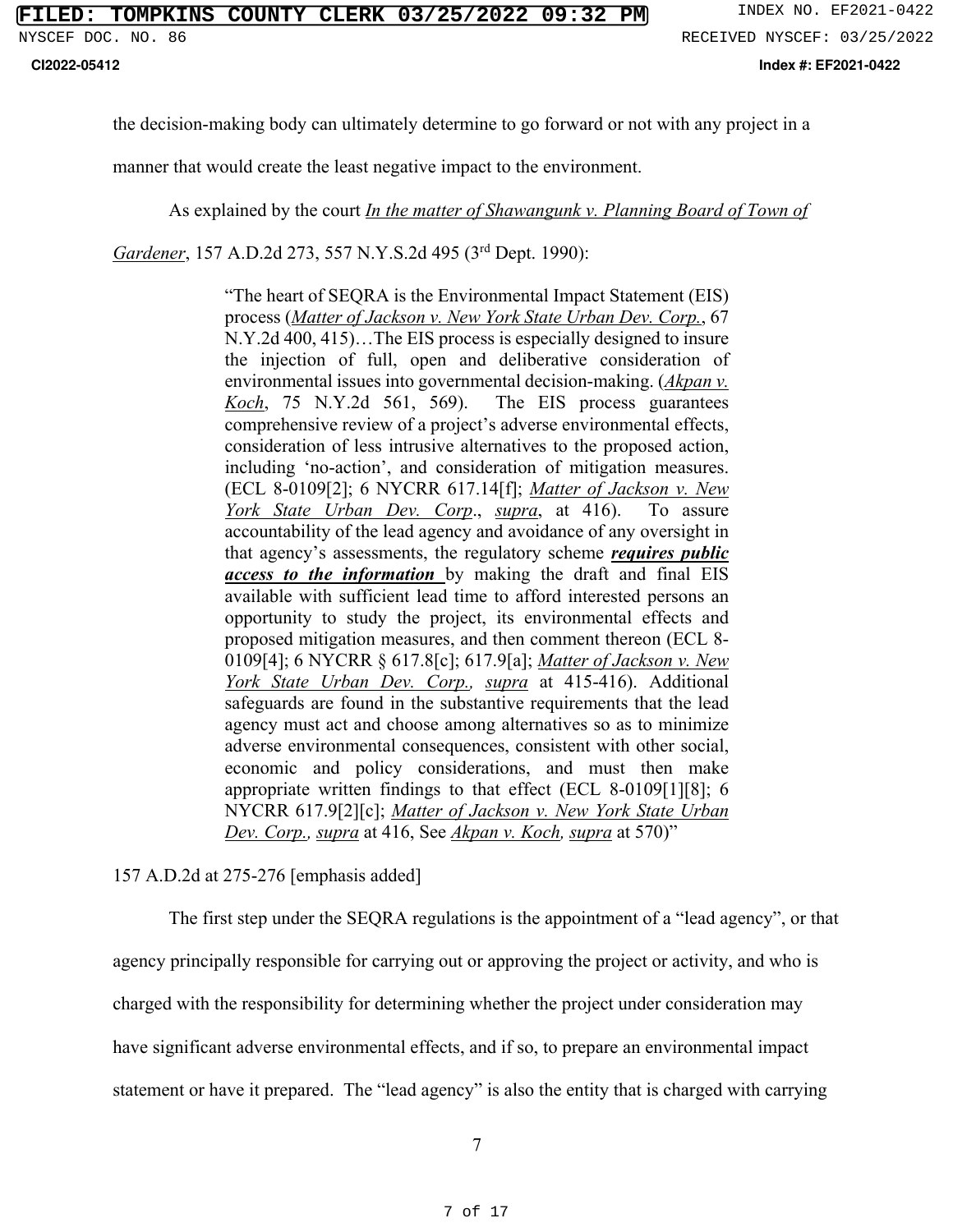out the procedures mandated by SEQRA. Therefore, the lead agency "shall act and choose alternatives which, consistent with social, economic and other essential considerations, and to the maximum extent practicable, minimize or avoid environmental effects…." ECL Section 8- 1019(1). (Emphasis added)

 Once a lead agency is designated, that lead agency is then required to engage in the environmental review required by SEQRA, including determining whether or not there may be significant adverse environmental effects, and if there may be significant adverse environmental effects, require the preparation of a draft environmental impact statement.

 In making this decision, the next step in this process is for the lead agency to determine whether or not the action under consideration is considered a "Type I" action, "Type II" action, or an "unlisted action". Type I actions are those actions under consideration that because of their size, scope, or type "are more likely to require the preparation of an EIS than unlisted actions". 6 NYCRR § 617.4(a). As further indicated in the regulations, "the fact that an action or project has been listed as a Type I action carries with it the presumption that it is likely to have a significant adverse impact on the environment and may require an EIS." 6 NYCRR  $\S 617.4(a)(1)$ . The regulations then set out a road map for determining what type of action would be considered Type I actions. In the instant proceeding the DEC improperly determined that the project was a Type II action. Type II actions are those actions that are specifically listed in the regulations, and that are of such minor impact, that no further action under SEQRA needs to be undertaken. For example, maintenance or repair involving no substantial changes in an existing structure or facility would be considered a Type II action. As will be seen, the action in question is actually a Type I action. Finally, those actions that do not fall within the regulatory requirements listed for Type I actions or Type II actions are considered "unlisted actions". The importance of the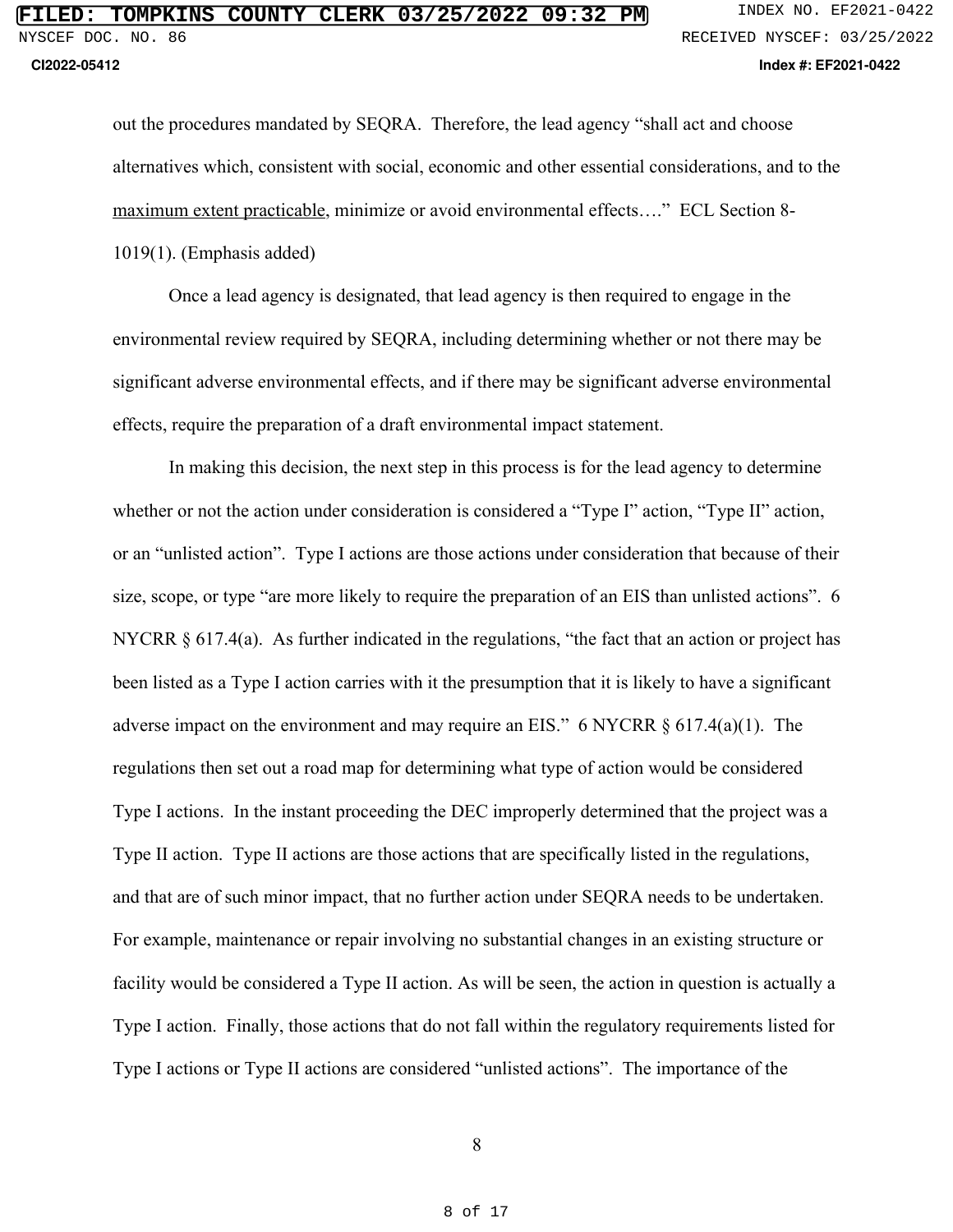designation is two-fold, First, it creates a presumption of adverse environmental effects if an action is considered a Type I action; and, Second, there are heightened regulatory requirements for Type I actions as opposed to unlisted actions.

 Once the type of the action is determined, the lead agency must then determine whether or not the action may have any significant adverse effects which would require the drafting of an environmental impact statement.

 In following the sequential steps to determine whether or not an environmental impact statement needs to be drafted as outlined in the regulations, the next step after a lead agency is established and if the project is determined to be a Type II action, no further environmental review is necessary, and all SEQRA obligations end at that point. However, if the project is determined to be Type I or unlisted, the lead agency must compare the proposed project and its affects with a list of potential adverse environmental consequences contained in Section 617.7 of the regulations. As indicated in the regulations, "to determine whether a proposed Type I or unlisted action may have a significant adverse impact on the environment, the impacts that may be reasonably expected to result from the proposed action must be compared against the criteria in this subdivision. The following list is illustrative, not exhaustive. These criteria are considered indicators of significant adverse impacts on the environment: …." 617.7(c)(1). The regulations then go on to list a number of potential areas where adverse environmental consequences may occur, for example, substantial adverse changes in existing air quality, water quality, traffic or noise levels, a substantial increase in the potential for erosion, flooding, leaching or drainage problems, removal or destruction of large quantities of vegetation or fauna, effects on wildlife or their habitat, or effects on natural resources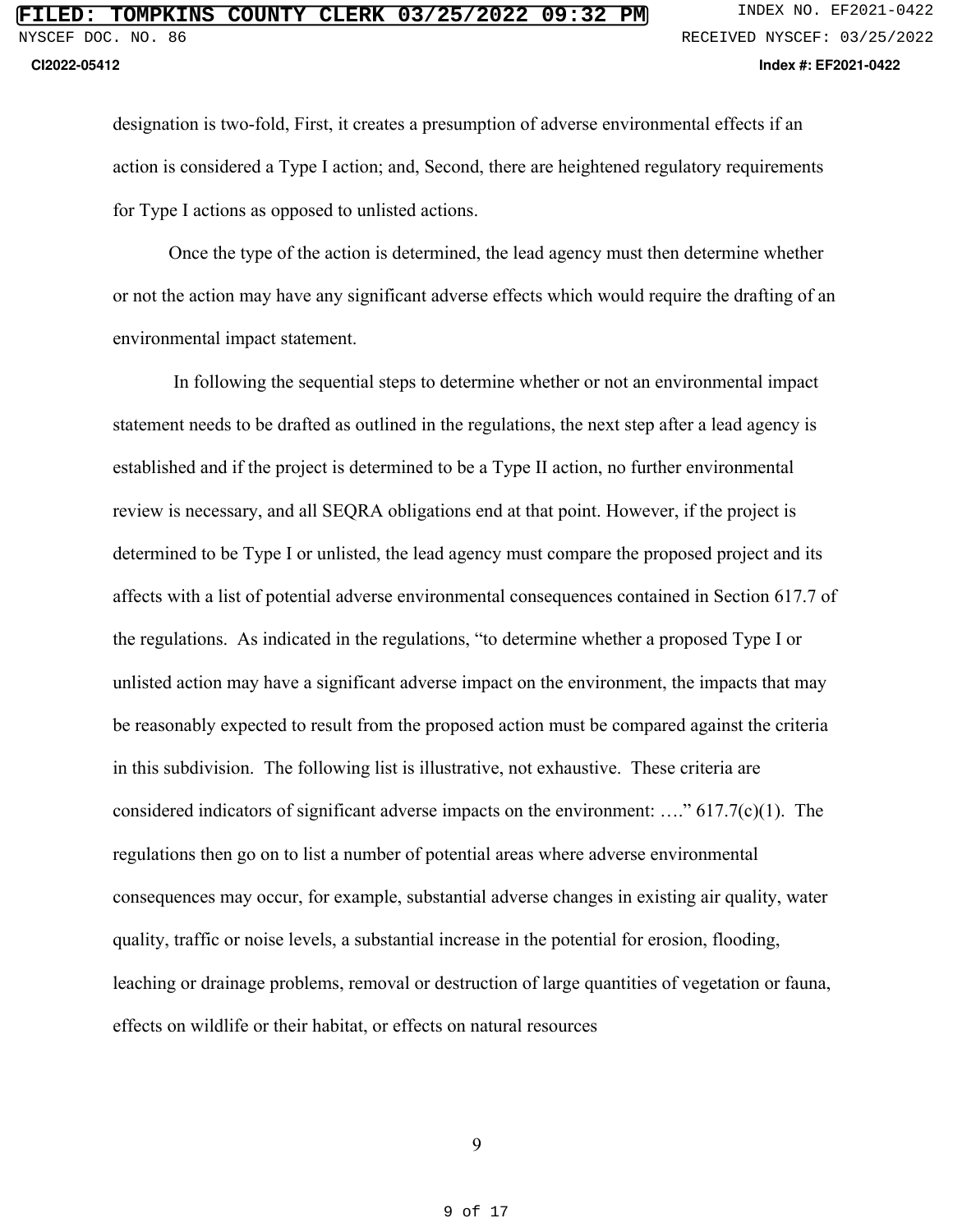**CI2022-05412 Index #: EF2021-0422**

The regulations also indicate that an environmental impact statement must be prepared if

the proposed action "*may include the potential for at least one significant adverse* 

*environmental impact*." 6 NYCRR § 617.7(a)(1) [emphasis added].

Stated another way, the regulations indicate that "*the lead agency must determine either* 

*there will be no adverse environmental impacts or the identified adverse environmental* 

*impacts will not be significant*." 6 NYCRR § 617.7(7)(a)(2). [emphasis added].

Therefore, as can be seen, and as previously recognized by the Courts, the bar to

determining when an environmental impact statement must be drafted, particularly in a Type I

action, is very low. For example, as stated in *City of Buffalo v. New York State Department of* 

*Environmental Conservation*, 184 Misc.2d 243, 707 N.Y.S.2d 606 (Sup. Ct. 2000):

"The substantive mandate of SEQRA is much broader than that of the National Environmental Policy Act (NEPA). 42 USCA Section 4332 requires federal agencies to prepare an EIS for "any major federal action significantly affecting the quality of the human environment." This should be contrasted with Section 8-0109 of SEQRA which is more expansive it its terms. Subdivision 2 of this Section requires an EIS for "any action which is proposed or approved which may have a significant effect on the environment." Only a "low threshold" is required to trigger SEQRA review." Onondaga Landfill Systems, Inc. v. Flack, 81 A.D. 2d 1022, 440 N.Y.S. 2d 788 (4<sup>th</sup> Dept., 1981)."

707 N.Y.S. 2d at 611.

As previously indicated, our review of SEQRA indicates that DEC improperly

determined that the mine permit renewal was Type II and exempt from further environmental review.

While the reviewing court is required to apply a strict and literal standard of compliance

concerning the procedural requirements of SEQRA, the reviewing court is not to substitute its

judgment for that of the lead agency in reviewing the substantive decision made by the lead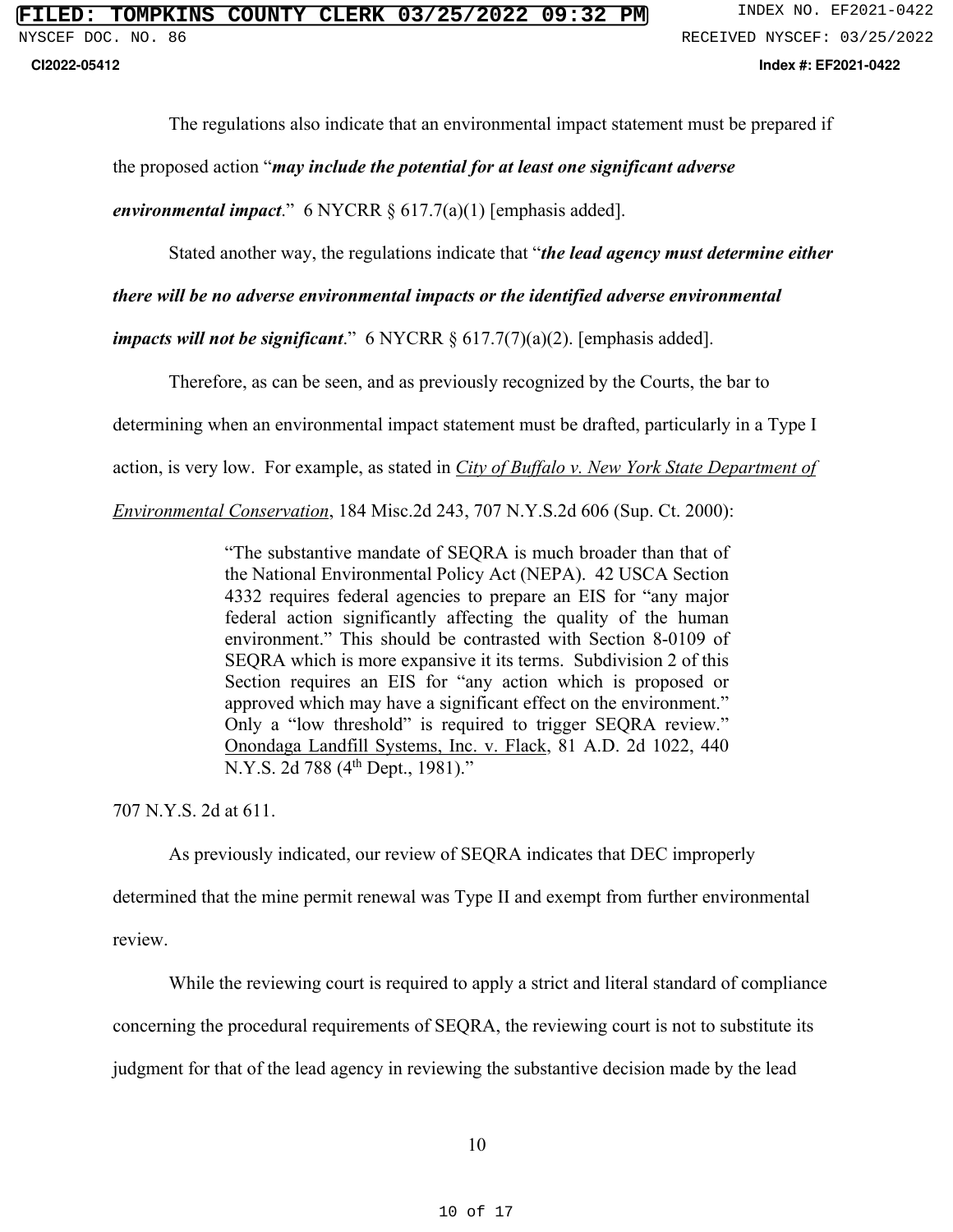### **CI2022-05412 Index #: EF2021-0422**

agency. However, a reviewing court must not slavishly adopt those findings either. As indicated by the Court of Appeals in *Akpan v. Koch*, 75 N.Y.2d 561, 555 N.Y.S.2d 16 (1990),

> "Nevertheless, an agency, acting as a rational decision-maker, must have conducted an investigation and reasonably exercised its discretion so as to make a reasoned elaboration as to the effect of a proposed action on a particular environmental concern. Thus, while a court is not free to substitute its judgment for that of the agency on substantive matters, the court must insure that, in light of the circumstances of a particular case, the agency has given due consideration to pertinent environmental factors."

(Citations omitted) 555 N.Y. 2d at 21.

 Similarly, a lead agency's SEQRA judgments would never be overturned if a reviewing court was not able to determine whether or not a decision that there will be no adverse environmental affects so that an environmental impact statement need not be drafted was arbitrary, capricious, or otherwise in violation of law.

In determining whether or not there has been full compliance with the procedures of SEQRA, SEQRA requires strict compliance with its procedural requirements and some courts have indicated a literal compliance standard. Therefore, as opposed to most other statutes, courts early on recognized that because of the importance placed on SEQRA responsibilities by the legislature, substantial compliance with SEQRA would not suffice, and the courts require that SEQRA be strictly and literally construed, along with the procedural requirements indicated in the regulations. *Matter of Rye Town/King Civic Association v. Town of Rye*, 82 A.D. 2d 474, 442 N.Y.S.2d 67 (2nd Dept., 1981), app. dism. 56 N.Y.S. 2d 985, 453 N.Y.S.2d 682 (1982); *Schenectady Chemicals v. Flacke*, 83 A.D. 2d 460, 446 N.Y.S.2d 418 (3rd Dept., 1991). In the oft-quoted citation from *Schenectady Chemicals*, the court indicated:

> "By enacting SEQRA, the Legislature created a procedural framework which was specifically designed to protect the environment by requiring parties to identify possible environmental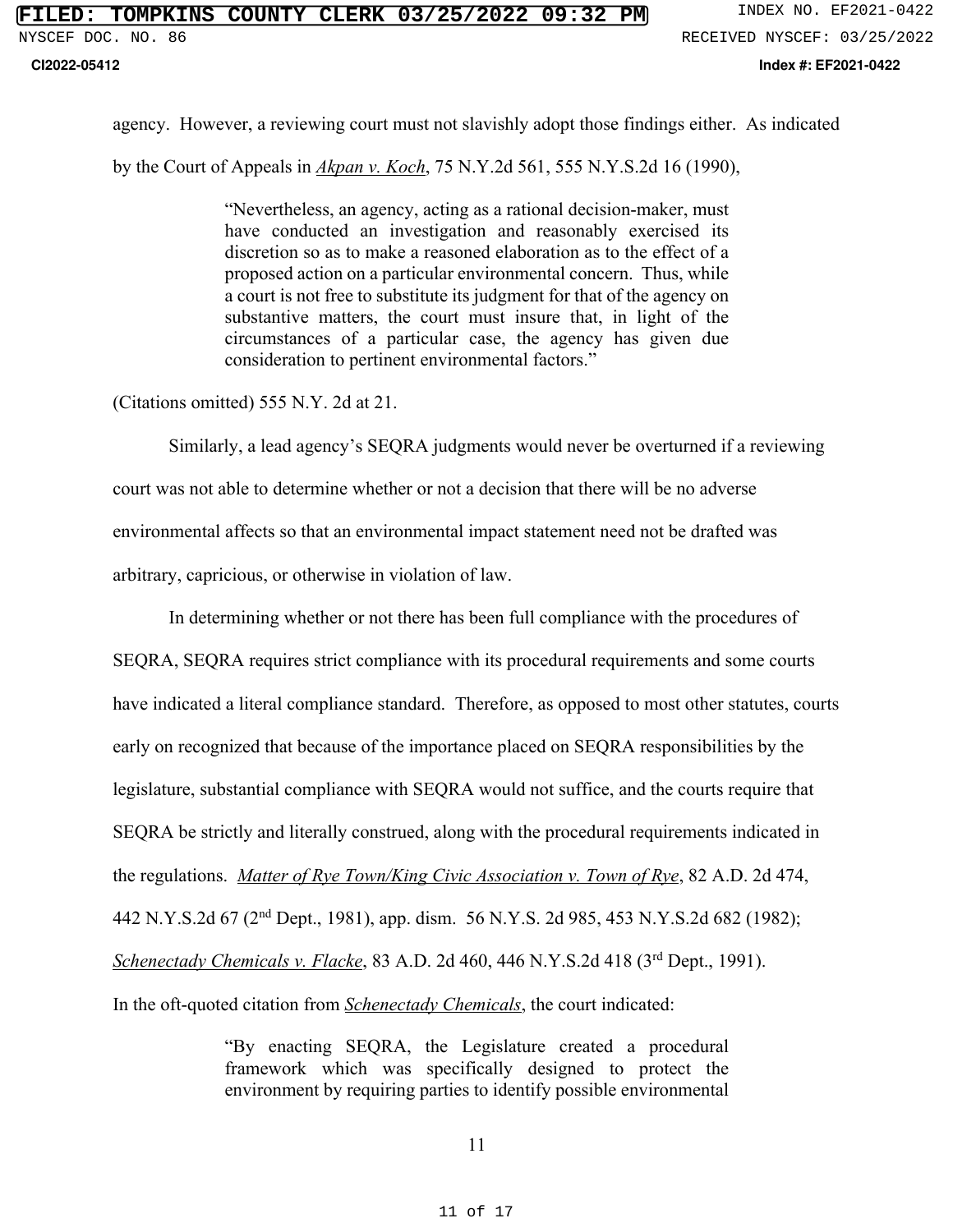**CI2022-05412 Index #: EF2021-0422**

changes 'before they have reached ecological points of no return.' At the core of this framework is the EIS, which acts as an environmental 'alarm bell'. It is our view that the substance of SEQRA cannot be achieved without its procedure, and that any attempt to deviate from its provisions will undermine the law's express purposes. Accordingly, we hold that an agency must comply with both the letter and spirit of SEQRA before it will be found to have discharged its responsibility thereunder."

(Emphasis Added) (Citations Omitted), 446 N.Y.S. 2d at 420.

 The courts in New York State continue to adhere to this strict and literal compliance standard as necessary to fulfill the goals of SEQRA, and not just because the Legislature mandated that the act be carried out "to the fullest extent practicable," E.C.L., Section 8-0103(6), but also to ensure that both the spirit and letter of SEQRA are followed, the court could not allow a lead agency to invoke the rubric of "substantial compliance" as a device to escape the rigorous environmental goals of the Act. See, e.g. *Coalition for Future of Stony Brook Vill. v. Reilly*, 299 A.D.2d 481, 750 N.Y.S.2d 126 (2nd Dept. 2002).

 At this point, it might be helpful to point out that Petitioners' challenge to the determination that the action is a Type II action is not a mere academic exercise. The management of American Rock Salt's Hampton Corners Salt Mine has already conducted two EISs so far during the 20-year life of that mine. It is likely that the higher levels of safety created by the EIS process has resulted in there having been zero fatalities at this Mine. By contrast, the DEC has required zero EISs at the Cayuga Salt Mine during Cargill's 52-year management of the mine and there have been seven mine-related fatalities. It is only through the environmental impact statement process that the lead agency, and just as surely the public, will have the opportunity to review whether or not proposed mine permit modifications trigger a need for the environmental impact statement process. Therefore, if an environmental impact statement was drafted, both the lead agency and the public would be able to assess how mine permit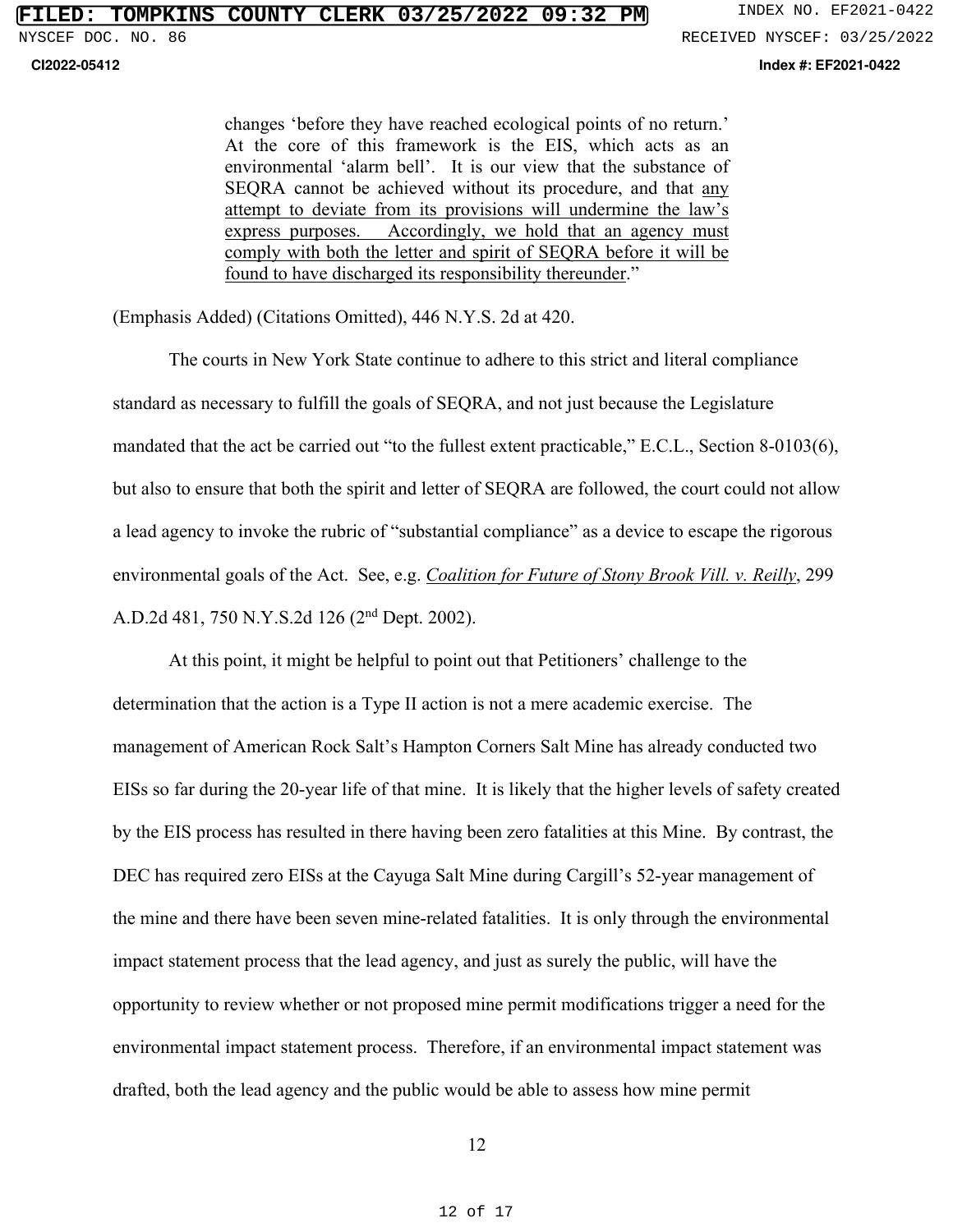modifications would affect the safety of Cargill's miners, the invaluable repository of fresh water in Cayuga Lake, and all of the riparian communities as well as the historic sites located within them. Without doing an environmental impact statement, neither the lead agency, nor the public, has been given the opportunity to review and analyze risks and rewards associated with the permit modifications and to comment thereon.

 For all of these reasons, the courts have determined that even a procedural violation of SEQRA requires that the action taken by the lead agency be voided, so that the lead agency could not treat the new work as a mere post-hoc rationalization of what has gone on before. The Court of Appeals decision in *Tri-County Taxpayers Association v. Town Board*, etc., 55 N.Y.2d 41, 447 N.Y.S. 2d 699 (N.Y., 1987) is instructive. In that case, the Appellate Division, with two judges dissenting on the issue of remedy, determined that nullifying a vote of the electorate that took place prior to SEQRA compliance "would serve no useful purpose to undo what has already been accomplished...." 437 N.Y.S. 2d at 984. However, the Court of Appeals adopted the position of the dissenters, holding that in order to properly insure that the goals of SEQRA would be met, that the vote had to be nullified. The Court stated:

> "It is accurate to say, of course, that by actions of rescission later adopted the Town Board could have reversed the action authorizing the establishment of the sewer district. As a practical matter, for several reasons, however, the dynamics and freedom of decisionmaking with respect to a proposal to rescind a prior action are significantly more constrained than when the action is first under consideration for adoption. "

55 N.Y. 2d, at 64.

 More recently however, the New York Court of Appeals has had further occasions to provide guidance concerning the strict compliance standard for SEQRA violations. Therefore, in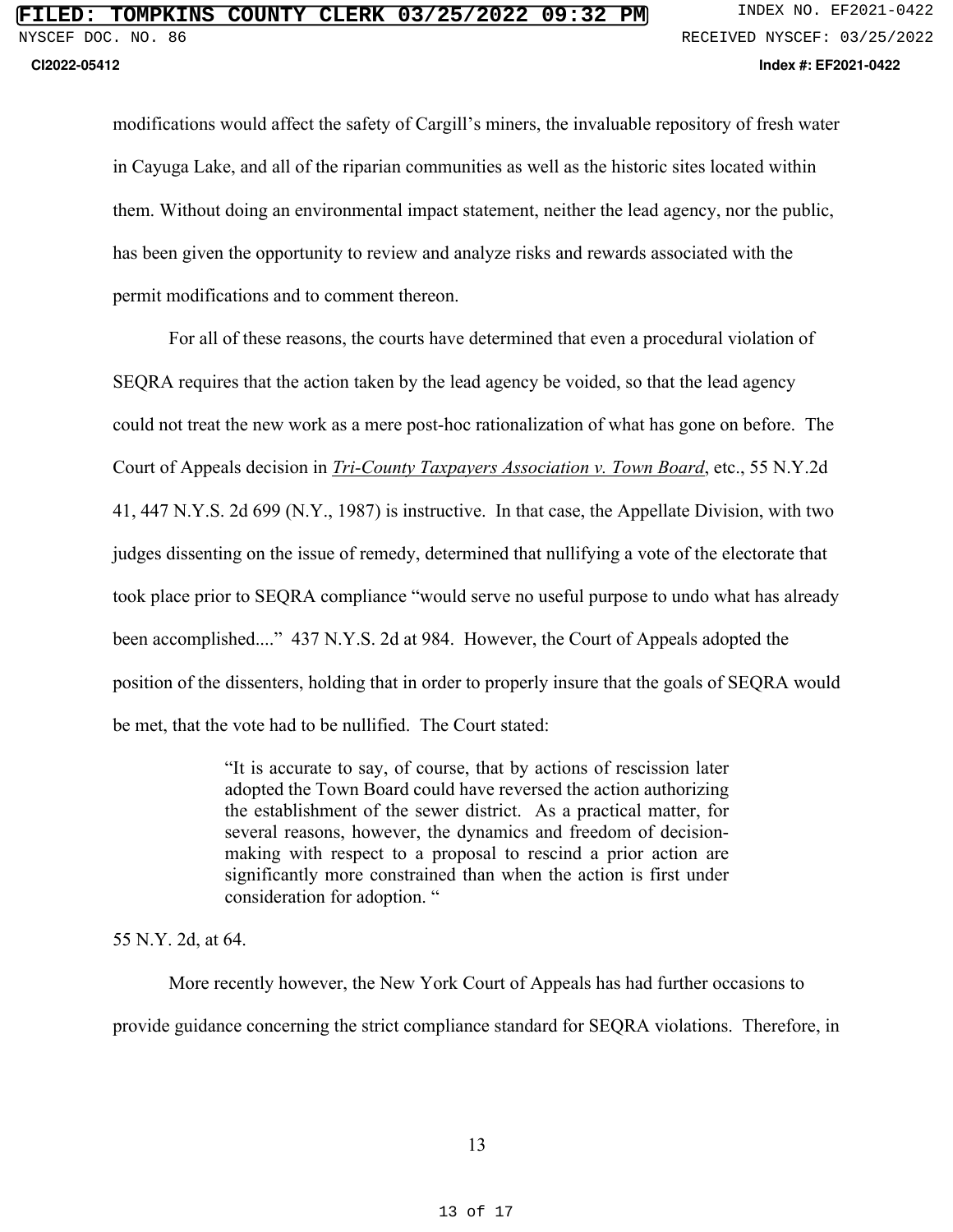**CI2022-05412 Index #: EF2021-0422**

the case of *New York City Coalition to End Lead Poisoning, Inc. v. Vallone,* 100 N.Y.S.2d 337

(2003), the court indicated:

"SEQRA's policy of injecting environmental considerations into governmental decision making, (see *Matter of Coca-Cola Bottling Co. v. Board of Estimate of City of New York*, 72 N.Y.2d 674, 679, 536 N.Y.S.2d 33, 532 N.E.2d 126 [1998] is 'effectuated, in part, through strict compliance with the review procedures outlined in the environmental laws and regulations' (*Matters of Merson*, 90 N.Y.2d at 750, 665 N.Y.S.2d 605, 688 N.E.2d 479). Strict compliance for SEQRA is not a meaningless hurdle. Rather, the requirement of strict compliance and the attendant spectre of *de novo* environmental review insure that agencies will err on the side of meticulous care in their environmental review. *Anything less than strict compliance, moreover, offers an incentive to cut corners and then cure defects only after protracted litigation, all at the ultimate expense of the environment.* (*Matter of King*, 89 N.Y.2d at 348, 653 N.Y.S.2d 233, 675 N.E.2d 1185; see *Matter of E.F.S. Ventures Corp. v. Foster*, 71 N.Y.2d 359, 371 526 N.Y.S.2d 56, 520 N.E.2d 1345 [1988]). Accordingly, *where a lead agency has failed to comply with SEQRA's mandates, the negative declaration must be nullified* (see, e.g., *Chinese Staff and Workers Assn. v. City of New York*, 68 N.Y.2d 359, 368-369, 509 N.Y.S.2d 499, 502 N.E.2d 176 [1986]). 100 N.Y.2d at 348." [emphasis added].

With this statutory scheme in mind, it is respectfully submitted that DEC violated both the

procedural requirements and the substantive requirements of SEQRA.

## **B. THE DEC VIOLATED SEQRA**

Therefore, prior to issuing the modified permit, DEC, as the lead agency for SEQRA

compliance was required to apply a "hard look standard" in fulfilling its SEQRA responsibilities,

which requires an agency to:

"(1) Identify all areas of environmental concerns; and

(2) Take a hard look at the environmental issues identified; and

(3) Provide a reasoned elaboration for the decisions that are made, including whether or not to do an Environmental Impact Statement."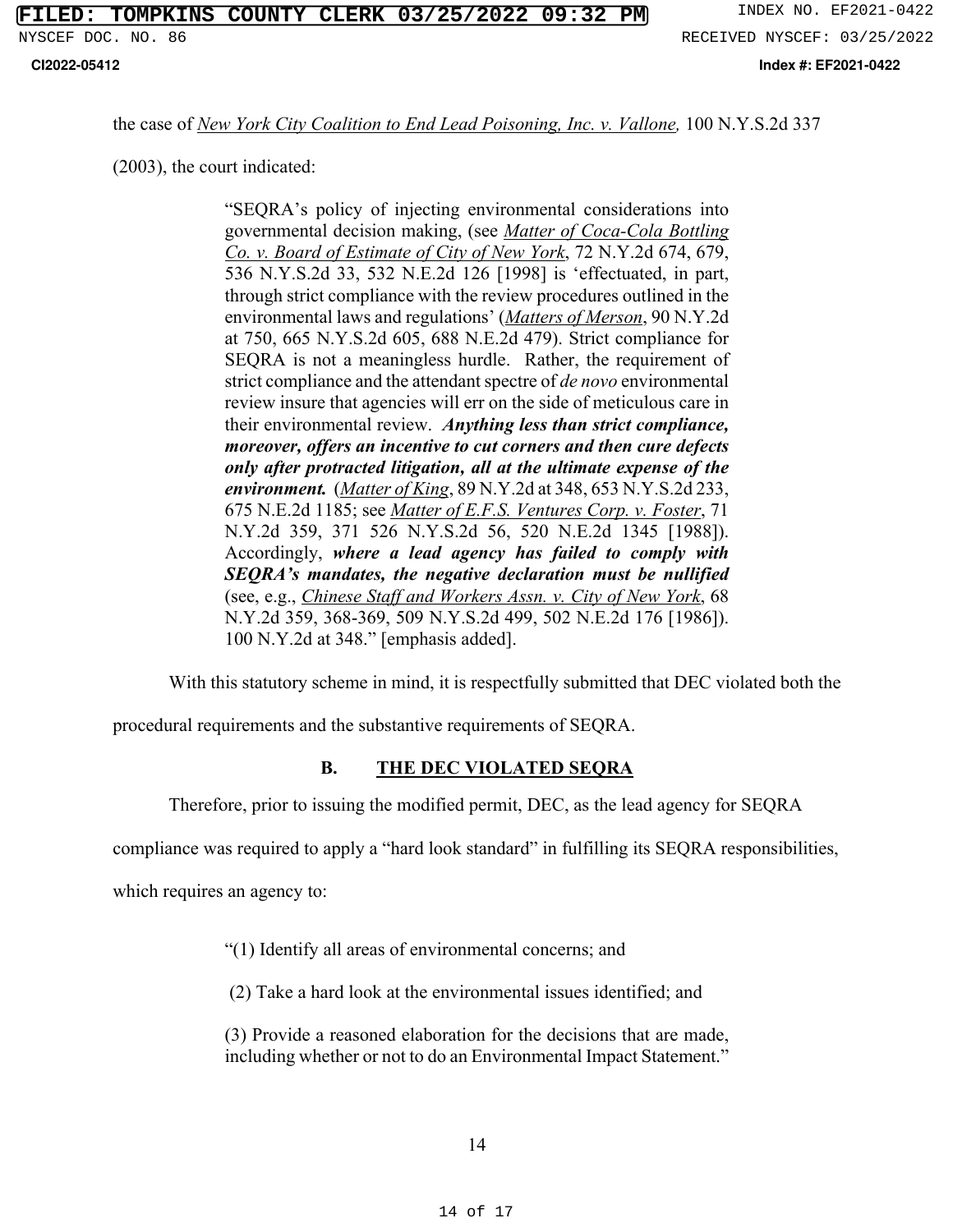In issuing the Negative Declaration indicating that there will be no significant adverse environmental consequences and amending the permit, the DEC failed to meet the requirements of SEQRA. The DEC has not met the hard look standard by identifying relevant areas of environmental concern, including the potential significant adverse environmental consequences of mining under all the anomalies, taking a hard look at the multiple Anomalies and the extent to which they are part of a single "trough" of thin bedrock running down the center of Cayuga Lake. Moreover, the DEC has not made the required reasoned elaboration of the basis for its treatment of the Anomalies.

Furthermore, in issuing the modified permit, the DEC failed to specify a definitive shape and orientation of the FPA Anomaly. Similarly, the DEC has failed to provide a reasoned basis for drawing a 1000-foot buffer around only the short oval version of the FPA as opposed to drawing a buffer drawn around both versions of the FPA. As a result, DEC has not performed an independent analysis, as required by SEQRA and its regulations, of the potential adverse environmental consequences that may occur when mining takes place under anomalies associated with thinning bedrock and faulting. The areas at risk include not only the FPA and Anomalies A through E and their respective 1000-foot setbacks, but also the intervening portions of the trough of thinning bedrock that extends from Anomaly A through Anomaly E. The modified permit ignores both the RESPEC map of the FPA and the Boyd map that shows Anomalies A through E as one long continuous trough-like anomaly rather than five discrete "islands" of thin bedrock.

Due to the foregoing, the DEC should immediately halt any further mining under the areas known to be affected by thinning bedrock and faulting, including areas within 1000-foot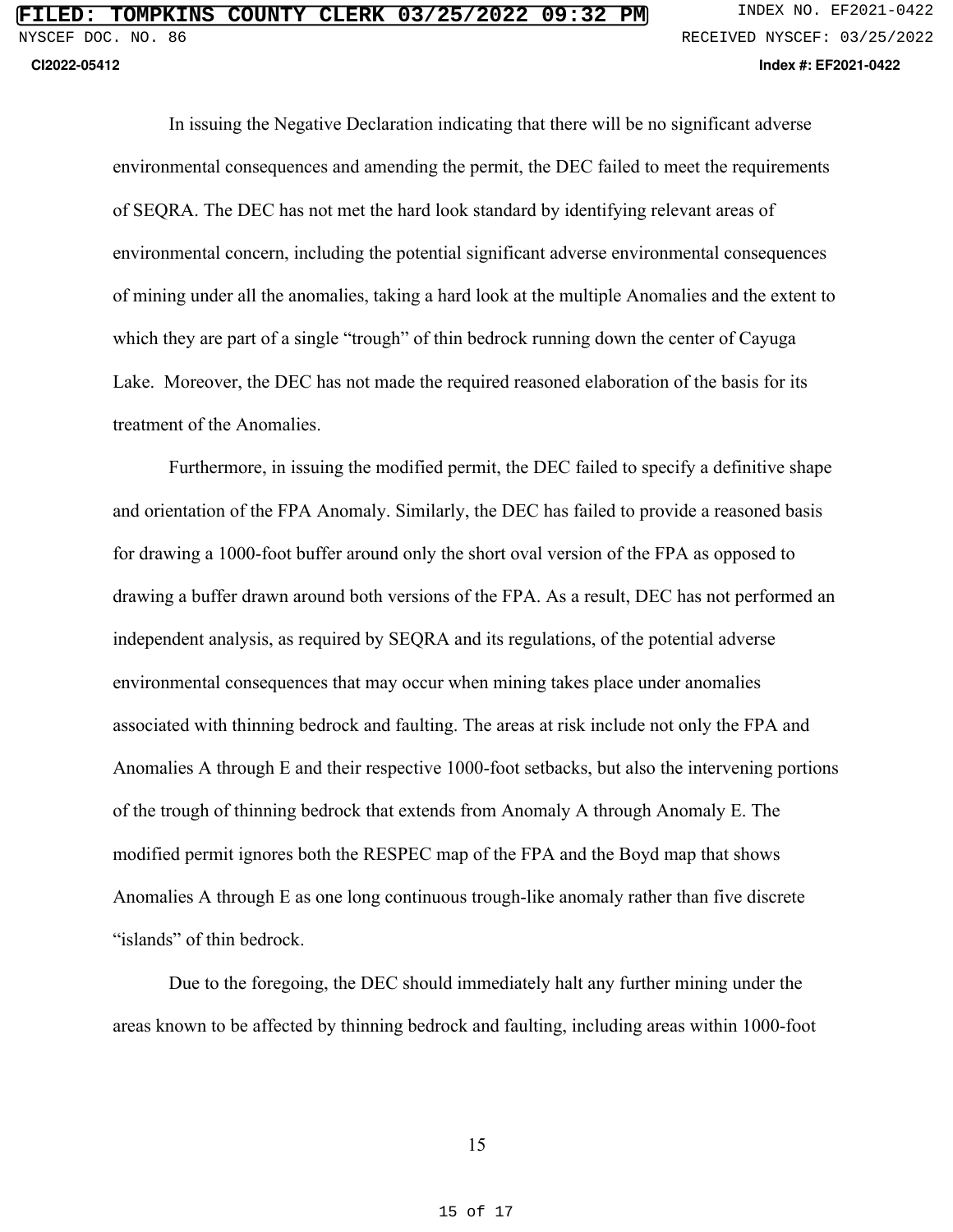setbacks around both versions of the FPA and around the continuous trough of thinning bedrock extending from Anomaly A to Anomaly E.

This Proceeding also seeks restoration of the previous permit language which allows DEC to manage their own consultant. No previous proceeding concerning these issues has been brought in this or any other court concerning DEC's modified permit.

As recognized by Justice Cassidy, Petitioners' position in this proceeding is supported by evidence from experts. Particularly, Exhibits A and D explain the anomalies, how they occurred, and what effect not properly determining the geographic area of the anomalies create a significant safety hazard and effects that will be felt by the Petitioners.

As such, it is clear that DEC failed the hard look standard in issuing a Negative Declaration which does not indicate the manner in which DEC took a hard look at the geographic areas of the anomalies, or provided a reasoned elaboration why mining should not occur under all of the anomalies.

### **IV. CONCLUSION**

For the foregoing reasons, it is respectfully submitted that this matter be remanded to the DEC to properly study the geographic and extent of the anomalies and the areas where mining should not occur. Moreover, it is respectfully submitted that the Court issue an injunction assuring that no mining will occur under all of the A-E anomaly areas as well as the FPA, until such time as the areas of the anomalies are properly determined geographically, and SEQRA is properly complied with.